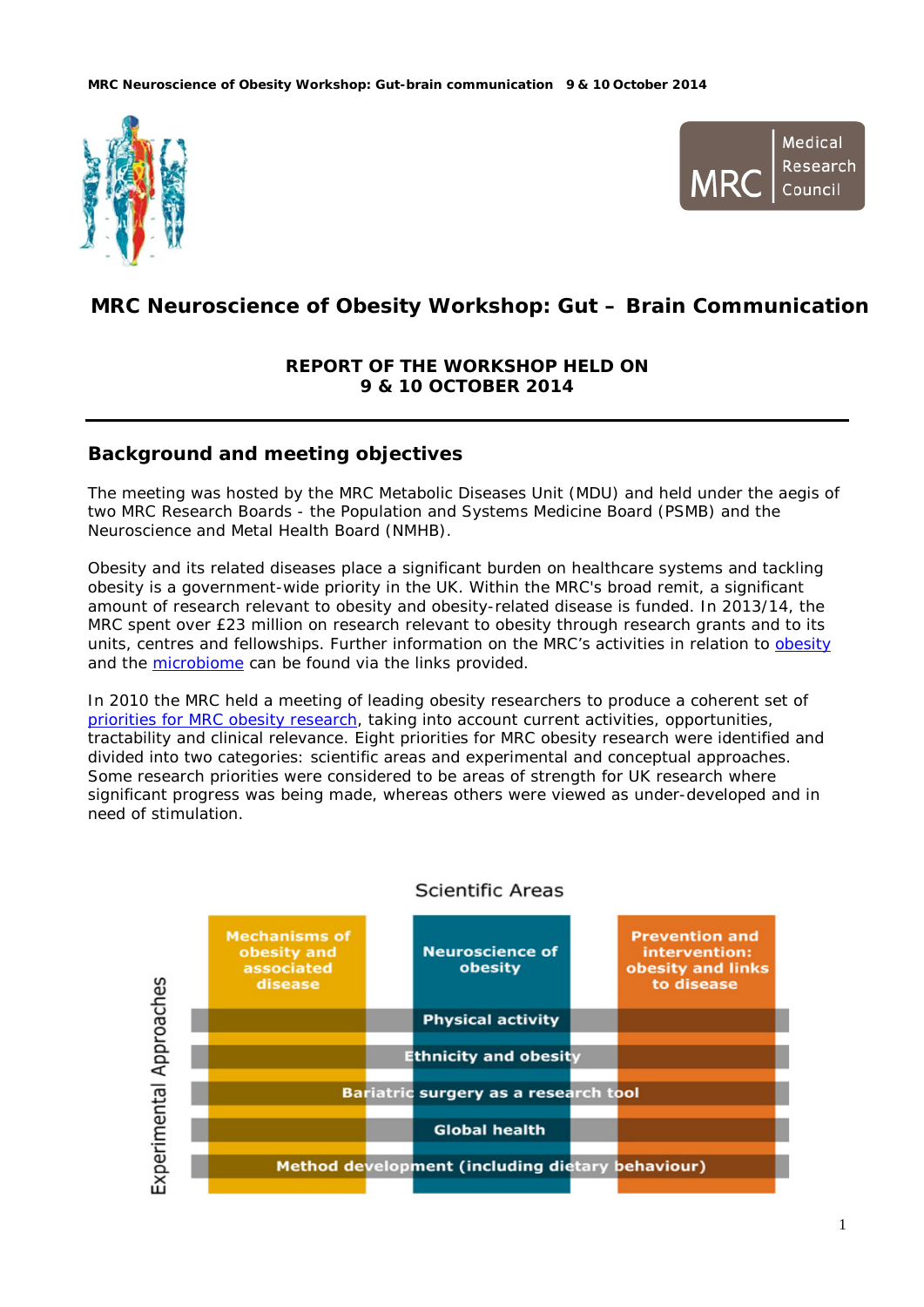# **Aims of the Workshop**

The aim was to hold a small and highly interactive workshop focused on the neuroscience of obesity, and gut-brain communication in particular. Both PSMB and NMHB had previously identified this as an important area where the MRC portfolio should be strengthened.

Four planned sessions covered:

- i) Gut/brain communication, including how bariatric surgery exerts its physiological effects
- ii) Neuronal mechanisms of energy homeostasis hypothalamus/brainstem
- iii) Hedonic, behaviour, addiction and higher cognitive function, including brain imaging
- iv) Novel therapies and drug targets

The agenda and list of participants for the workshop can be found at Annexes 1 & 2.

The workshop drew together experts from across the spectrum of research with the aim of considering how the field had evolved since the MRC developed its obesity priorities in 2010, and identifying priority topics through which the MRC could make an impact.

The overall aim was to shape the future strategy for the MRC in this field by:

- Highlighting the UK's strengths
- Discussing barriers to progression
- Identifying and prioritising key interdisciplinary research challenges and translation opportunities relevant to this field
- Bringing together a broad spectrum of scientists and clinicians with relevant expertise
- Facilitating collaborative and interdisciplinary interactions and encouraging high quality, multidisciplinary grant applications from the scientific community

### **Format of the meeting**

The workshop took the form of a short retreat to encourage wide-ranging discussion and creative thinking around the area. The workshop began early evening on the 9th October with short briefing presentations from Professor Hugh Perry and Professor Sir Stephen O'Rahilly, followed by dinner. On the following day each of the four sessions were led by two key experts with the aim of stimulating whole group discussions on each topic. Short biographies of the speakers and session leads can be found at Annex 3.

The following key questions were used to guide each discussion session:

- Where is the field now? (UK strengths and weaknesses with respect to research/ infrastructure/technology)
- Where should the field be heading?
- What are the priority research gaps?
- What questions should be addressed to improve our understanding of the field?
- What are the key barriers to collaboration/joint working across disciplines on these questions. How can these be overcome?
- What are the potential translational gains/opportunities and what is needed to achieve them?

Discussions were centred around:

- 1. The here and now –e.g. what 'quick wins' might be addressed.
- 2. Short/medium term challenges e.g. progress with any therapies currently being tested, hot topics in translational research and what might be 'in the pipeline' for improvement.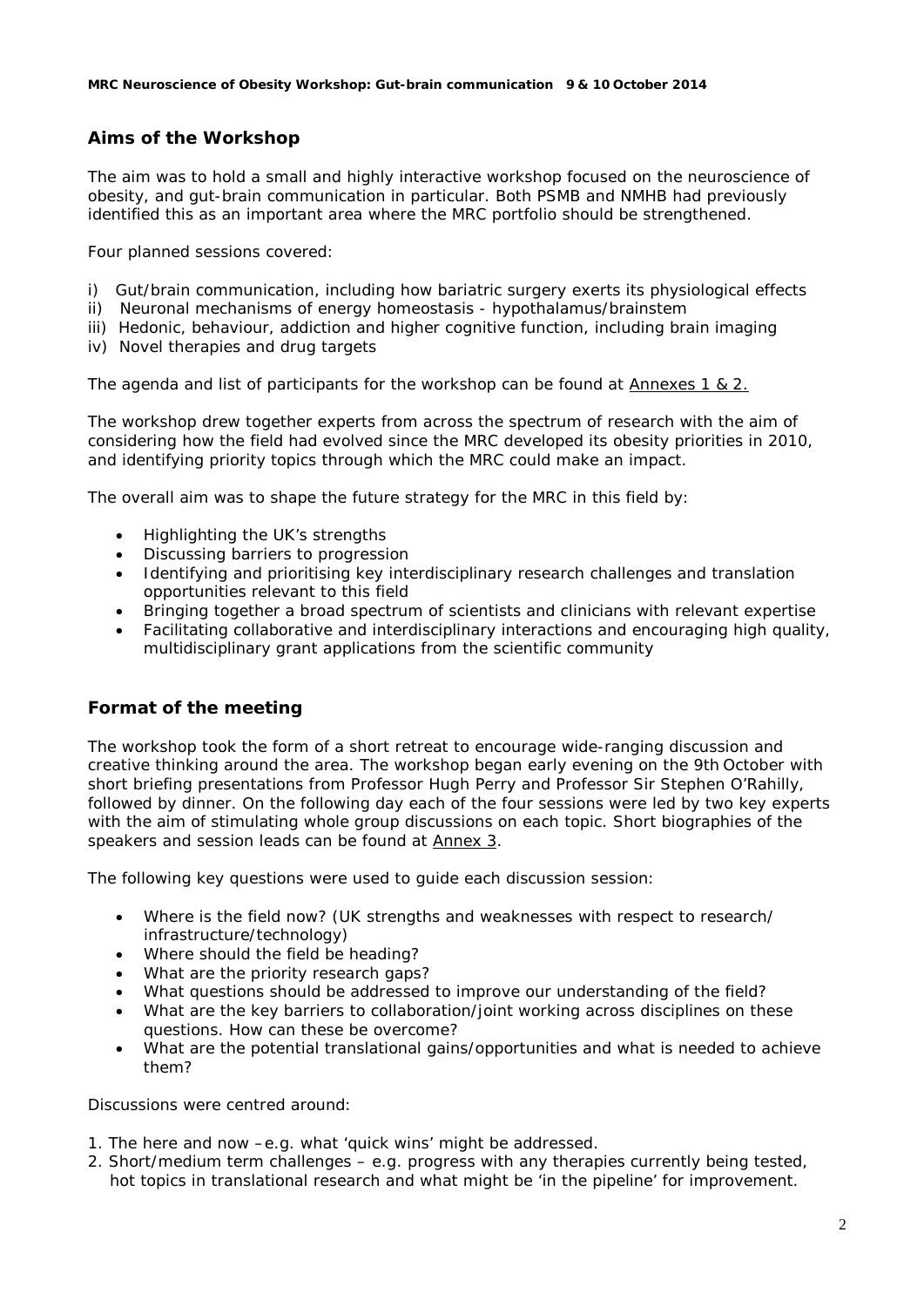3. Long term prospects – e.g. outcomes resulting from an increased understanding of the biology and how this might shape future scientific and clinical direction in the field.

### Pre-Workshop Survey

Prior to attending the workshop, participants were asked to complete a short survey to identify:

i) Two priority research gaps which, if addressed, would improve our understanding of this field ii) Two key issues/areas which, if addressed, would enable progression in the field

The participant responses were included in the workshop papers and collated without attribution (Annex 4). These responses were used to inform the direction of the discussions in the four sessions on day 2.

# **Workshop Report**

### **Session 1: Gut/brain communication, including how bariatric surgery works**

### **Session Leads: Fiona Gribble & Carel Le Roux**

A brief introduction by the session leads highlighted the importance of this particular area of obesity research. GLP-1-based medicines are already a multi-billion pound industry for Type 2 Diabetes and gut peptides are also currently under development for the treatment of obesity. Furthermore, bariatric surgery is highly effective and results in dramatic and sustainable weight loss. Based on the pre-workshop survey responses, four key areas for discussion were identified:

- Gut microbiota
- Enteric nervous system and signalling between gut and brain
- Bariatric surgery
- Gut hormones

### **Gut microbiota**

A number of workshop attendees felt that this was an important area of research, where there are currently gaps. A good deal of effort in this area was from outside the UK. The key points raised during the discussion were:

- Despite experimental evidence that the microbiome can play a causal role under experimental conditions in rodent models, its role in the development of obesity in humans is still unclear and causality remains to be addressed. Whilst large-scale studies may provide evidence of correlations between microbiome composition and human obesity, the demonstration of causality in humans requires interventions that both perturb the gut microbiota and modulate obesity.
- It may not be necessary, and it may in fact impede progress, to take a reductionist approach and study individual populations of gut bacteria. Gut microbiota exhibit regional heterogeneity - stool samples are not useful because they do not reflect populations higher up the gastrointestinal tract. Efforts should be focused on understanding the overall function(s) of the gut microbiota as a community and how functions vary across different human populations. Current understanding in this area is very limited.
- The main research gap, for which there was considerable support and which could become a UK strength, is the "black box" of communication between gut microbiota and brain. This was highlighted as an important area where basic scientific efforts are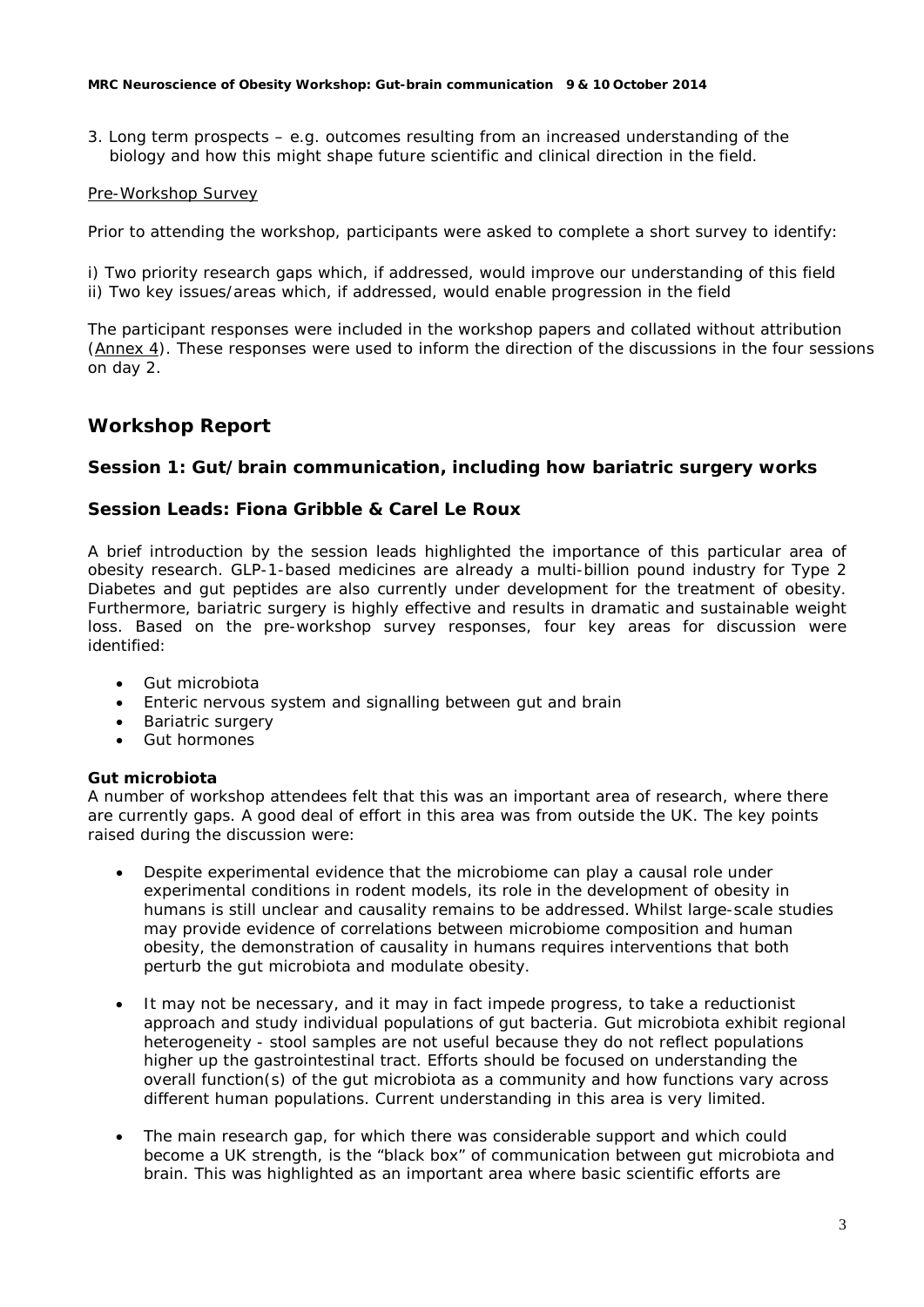needed. Work is required to identify and characterise the plethora of signals, going beyond short chain fatty acids, and the signalling routes underlying gut bacteria – host communication.

- There is also a gap in understanding of the local effects of the gut microbiota on barrier function and inflammation.
- The large intestine was very important in harvesting energy from ancestral diets. It was argued that it would be interesting to recreate these dietary conditions and determine effects on energy balance in humans.
- Studying the metabolism and energy balance of colectomy patients, with significant alterations in their gut microbiota, could be a critical experiment.
- There was support for the utility of both human studies and mouse models in this area. The impact of the microbiome on obesity and on insulin sensitivity should be separated out.

### **Enteric nervous system and signalling between gut and brain**

The key points raised during the discussion were:

- The enteric nervous system (ENS) has been shown to express receptors for gut hormones. However, how the ENS interacts with the gut-brain axis and the importance of the ENS in appetite regulation are largely unknown. The development of tools, such as transgenic mice, to address these gaps would be valuable.
- There are tools available which would allow progress in this field, such as viral gene delivery techniques enabling the targeting of subsets of neurons. However, it was felt that the UK has been left behind in this area.
- Little is known regarding the ENS in obese humans and this is an important gap. Do ENS disorders affect metabolism/physiology and are effects direct or indirect? Work is currently dominated by rodent studies. However, it was argued that human pathology is complex and therefore, animal models remain important.
- The metabolic role of the autonomic nervous system is ill-defined. Work should focus on the link between metabolic diseases and autonomic neuropathy. The autonomic nervous system may play a role in the development of obesity-associated co-morbidities.

### **Bariatric surgery**

Bariatric surgery has profound effects on body weight and metabolism, and changes individuals' attitude to food entirely. It is a very important tool which can provide valuable insight, however, we are a long way from understanding how it works. The UK has a strong track-record and is recognised internationally as a pioneer in this field of research, particularly with regard to rodent models of bariatric surgery. This reputation has also attracted principal investigators from abroad. The key points raised during the discussion were:

- The mechanisms underlying the dramatic beneficial effects of bariatric surgery remain incompletely understood. This was identified by the MRC workshop attendees as a key priority for obesity research. The relative contributions and interactions of different systems such as the enteroendocrine system, the nervous system and the gut microbiome following bariatric surgery require further investigation. The ultimate goal would be to mimic the effects of bariatric surgery pharmacologically.
- It is important to distinguish between the effects of bariatric surgery *per se* versus the effects of body weight loss and severe caloric restriction alone.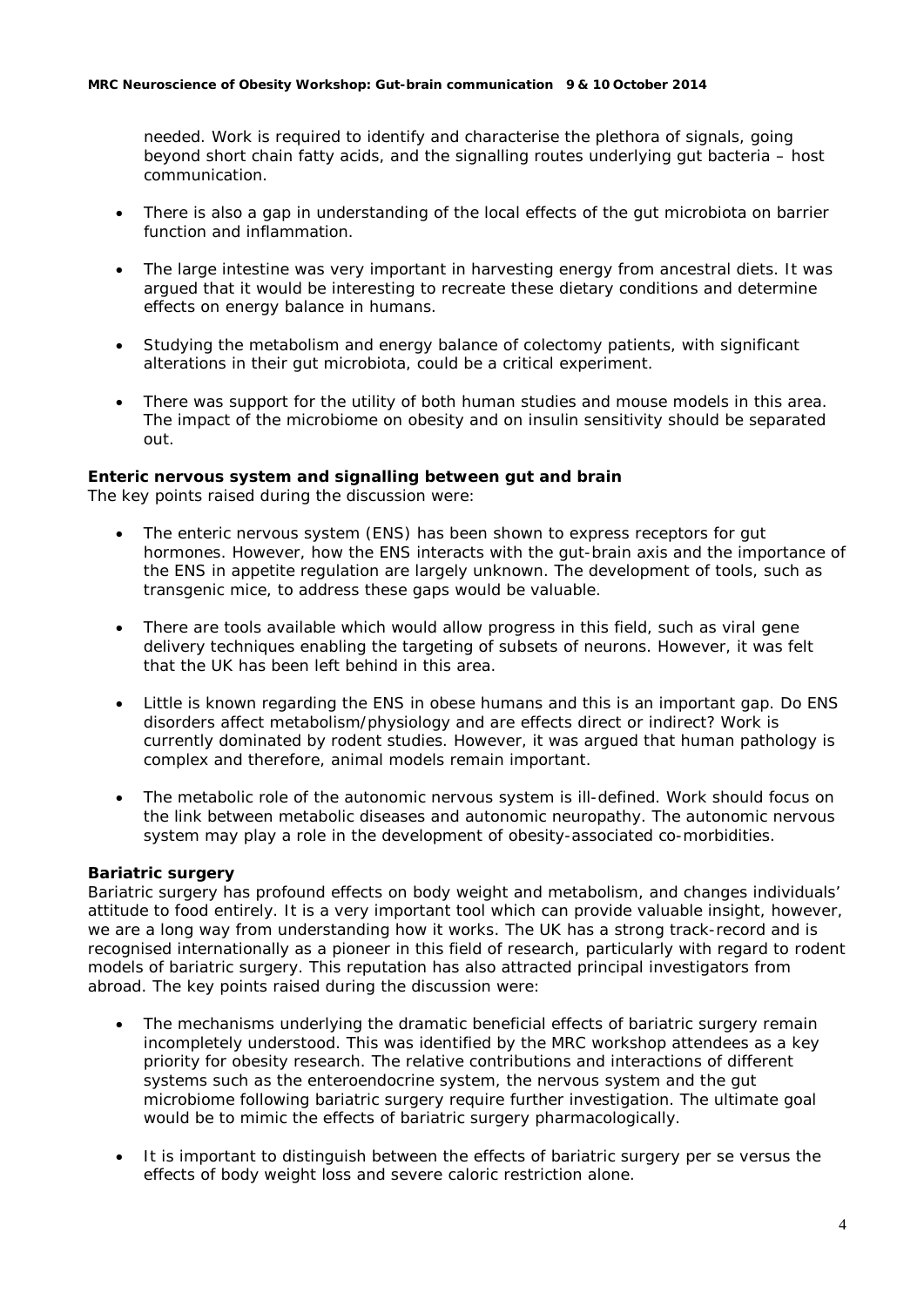- Transplantation of gut microbiota from different parts of the post-surgery gut into germfree mice may be an interesting experiment.
- A question raised was how many bariatric procedures should be studied in rodent models? It was argued that depth was better than breadth and that the focus should be on the main procedures carried out in humans, namely sleeve gastrectomy and Roux-en-Y gastric bypass (these account for 60% of total procedures).
- Bariatric surgery research would greatly benefit from workshops and training centres/programmes on animal models/procedures. This was identified as an important gap and received considerable support from the MRC workshop attendees.
- It is important for human studies to be conducted alongside rodent studies. Rodent models of bariatric surgery closely mimic effects in humans.
- Could we learn from non-responders? They are a heterogeneous group of patients and a big cohort would be required to distinguish them. However, information gleaned from such studies could be interesting.
- Understanding the effects of bariatric surgery in humans would be facilitated by a crossdisciplinary approach, combining the efforts of human feeding behaviour scientists, peptide biologists and clinicians.
- Functional imaging in humans is a powerful tool and should be coupled with bariatric surgery.
- Medical devices have thus far not been very effective. Efforts in this area are mainly from the US. This area could profit from engagement with industry.

### **Gut hormones**

The importance of gut hormones, both physiologically and as drug targets, is well-recognised. Furthermore, this is an area of research where the UK has world-leading expertise. The main points raised during the discussion were:

- Gut hormones can act via multiple mechanisms and there is a tendency to investigate pharmacological doses/effects. Physiologically, the effects of individual gut hormones are likely to be modest but amplified when in combination. However, it is difficult to design experiments to unpick this complexity and determine optimal gut hormone levels/profiles. It is important to prove their physiological relevance and elucidate the pathways responsible for their effects.
- Clarification is required regarding the role of gut hormones locally in the gastrointestinal tract versus centrally to modulate appetite. It was proposed that we should capitalise on new techniques to discriminate between the action of peptides in the gut and the brain. The hedonic role of gut hormones, beyond hunger and fullness, is also incompletely understood.
- Food/nutrients have potential for the prevention of obesity. Work should focus on functional foods which increase gut hormone secretion more effectively and have enhanced satiety properties. This was deemed to be an important strategic gap.
- Improved understanding of the differences along the gastrointestinal tract and which regions underlie plasma gut hormone profiles would help to identify which pool of enteroendocrine cells should be targeted.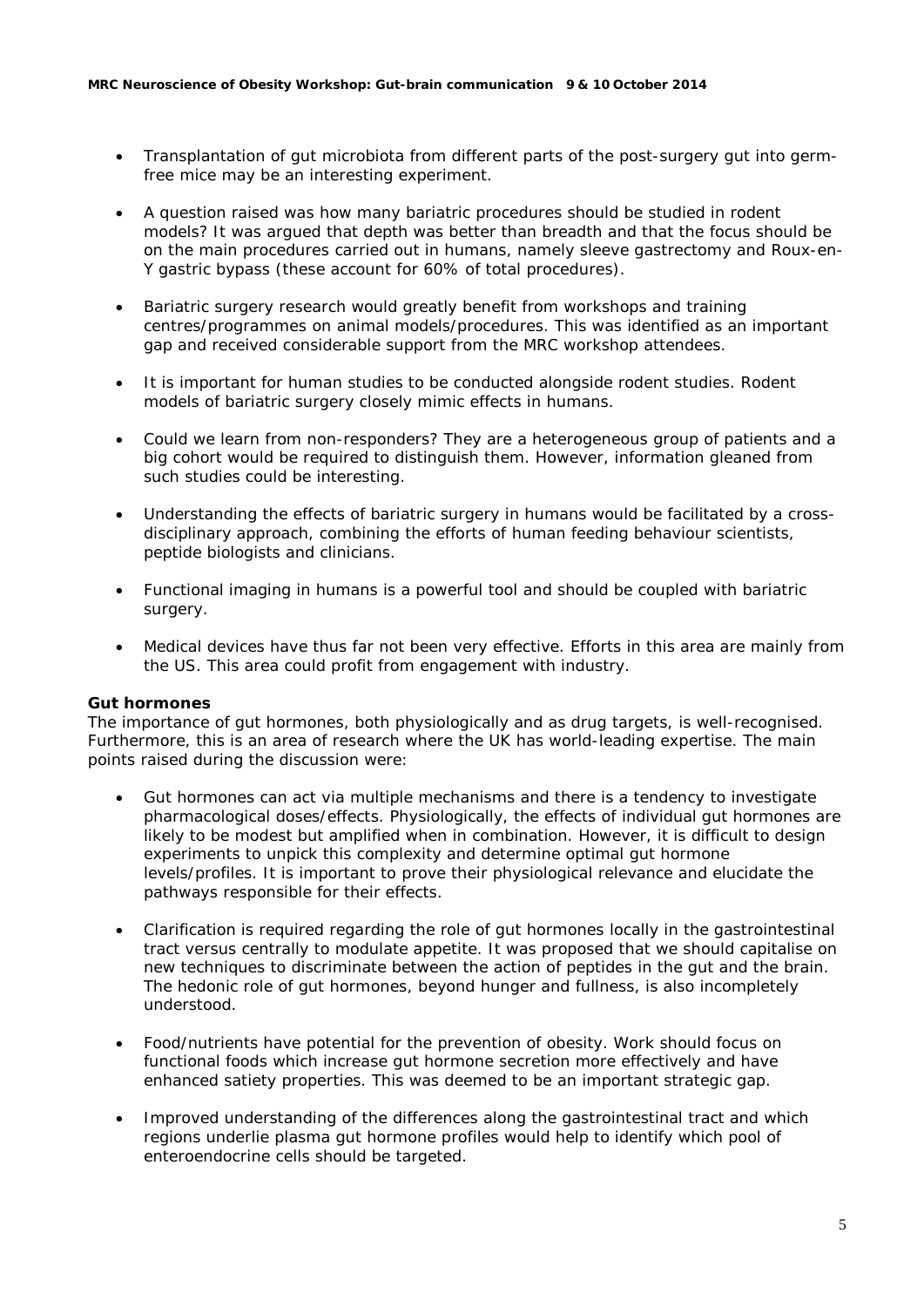### **Session 2: Neuronal mechanisms of energy homeostasis - hypothalamus/ brainstem**

### **Session Leads: Giles Yeo & Julian Mercer**

Genetic approaches have almost exclusively directed obesity research to the brain, and in particular the hypothalamus. Moreover, many obesity pharmacotherapies target the brain to promote negative energy balance. The neuronal mechanisms of energy homeostasis therefore represent a critical focus for basic and translational research in the field of obesity research. Based on the pre-workshop survey responses, four key areas for discussion were identified:

- Hypothalamus
- Hindbrain
- Signal in and integration of cues from the periphery
- Onward signalling and crosstalk

The session began by considering the question: *What are our strengths as a neuroscience community in the UK, and what are the opportunities and potential barriers?* The key points raised during the discussion were:

- UK strengths include classical neurophysiology and the identification of function.
- Mouse genetics is a UK strength which offers a number of opportunities. The UK possesses the expertise and infrastructure to make mouse models on a considerable scale. In addition, participants emphasised that there are many more GWAS hits to investigate.
- Whilst UK scientists were quick to apply new technology (not just genetic engineering) to metabolic disease, the UK was lagging behind other countries in relation to the development of new methods. There is a need to invest substantial funding into progressing technology and to ensure that UK neuroscience centres of excellence place an emphasis on developing technology, with engineers and computer scientists working alongside neuroscientists.
- There is a need to ensure the UK was at the forefront in understanding how brain circuits process information to create neural representations that guide behaviour. It was recognised that this would require multidisciplinary approaches linking cutting-edge genetic tools and other new technologies to enable classical neurophysiology to be applied in a smarter, more targeted way.
- It was noted that the UK Brain Banks Network provides high quality brain tissue to scientists and clinicians to carry out cutting edge neurosciences research. The members of the Network will also explore the scope for greater specialisation of some brain banks to address particular research needs. Participants discussed the possibility of capitalising on the collection by linking samples to appropriate clinical data (e.g. Body Mass Index - BMI).
- As a weakness of UK neuroscience research, the legislative framework from the Home Office is a short-term barrier that needs to be addressed. It was suggested that it would be impossible to recreate John O'Keefe's Nobel-prize winning research with same speed and ease today. Closer working between the Home Office and scientists to explore new approaches could be implemented. Submitting reports on new experimental approaches with small numbers of animals, in the first instance, would ensure confidence in the costbenefit relationship.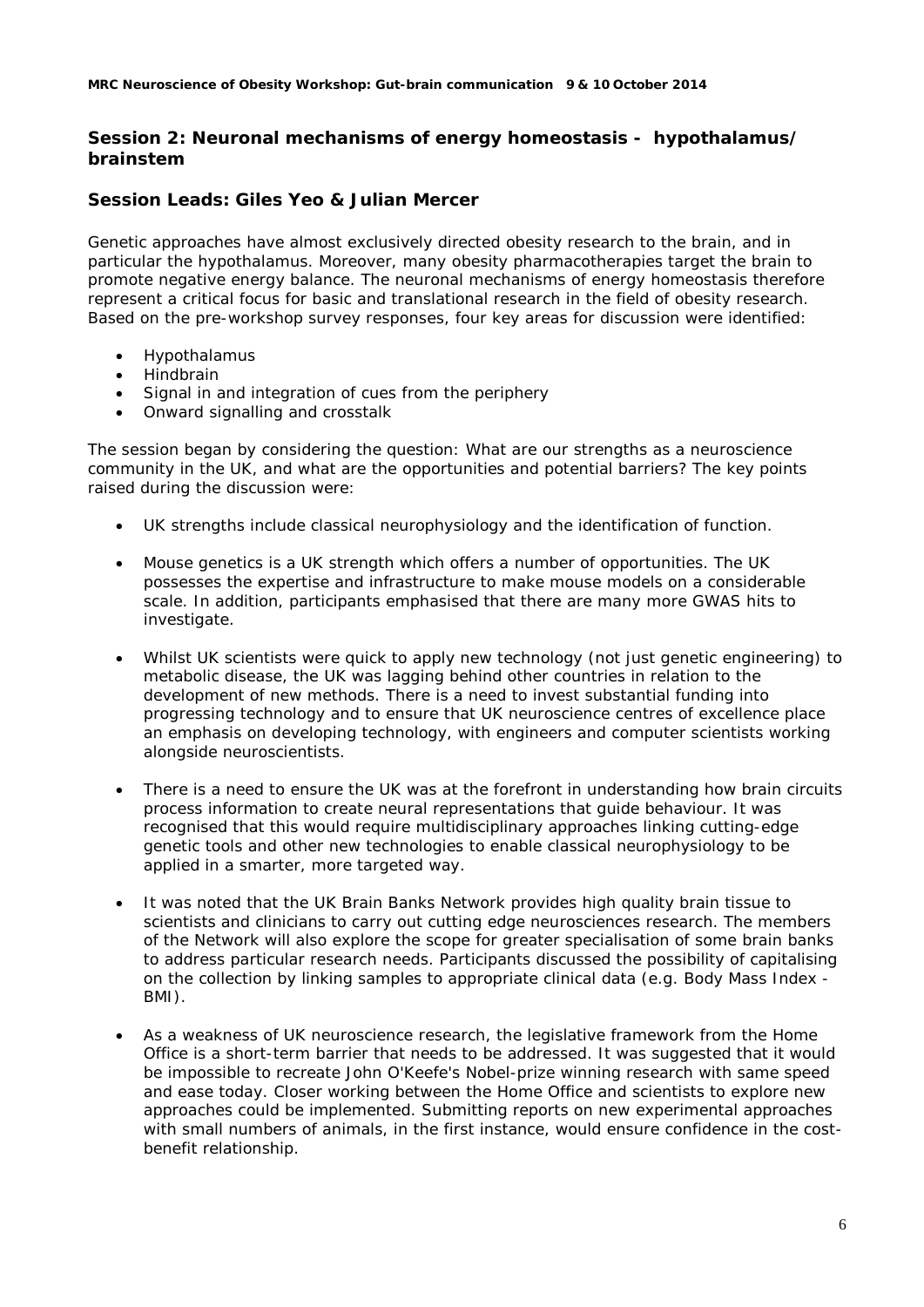In light of the unexplored GWAS hits, the session then turned to addressing the question: *Should we concentrate on what we know or invest in finding new neural contributors to the neuroscience of obesity?* The key points raised during the discussion were:

- There was a need to study existing mouse models in much more detail this was particularly important when looking for potential drug targets.
- Even though pro-opiomelanocortin (POMC) and the melanocortin 4 receptor (MC4R) are well studied, not enough is known about important components upstream of these key mediators e.g. nutrition, movement/physical activity, fat cell products.
- There are areas where overseas groups have a strong lead for example the work of Scott Sternson and Brad Lowell in relation to Agouti-related peptide (AgRP) – and it may be better for UK researchers to focus on areas where they can develop novel insights.
- Participants agreed that key leads may be missed by focusing on one system there was a need to take a more holistic view of the problem and examine both established and new players regulating appetite and their possible interactions.
- Much research had focused on the homoeostatic regulatory system in the hypothalamus and dysregulation leading to obesity. It was agreed that it would be productive to look for higher level changes e.g. in relation to seasonality and synaptic plasticity. Digression from an ideal bodyweight would simply represent physiological flexibility/adaptation to particular circumstances.

The following key points emerged from a discussion on the role of imaging:

- The ability of brain imaging to spatially and temporally locate brain areas involved in processing metabolic cues was emphasised.
- One limitation is the language of interpretation around brain imaging. Can we better develop a cogent neuroscientific vocabulary for interpreting brain imaging and relating it to physiology and mechanisms? How do we best link changes at the single cell level, to fMRI scans and physiology, through to behavioural change?
- It was suggested that the UK community needs to better utilise small animal brain scanning and also to capitalise fully on the recent significant investment in human imaging (including 7T) that had been made through the Clinical Research Infrastructure Initiative. The challenges of accommodating obese patients in scanners were highlighted.

The focus of the session then moved to the hindbrain and the following points were made:

- Much of our research in the neuroscience of obesity is focused on the hypothalamus but brain sites sensing metabolic cues may be distributed throughout the brain. In fact, many key conduits located in the hypothalamus are also expressed in the brainstem. A key question that was highlighted was to understand whether these distributed sites may be redundant circuits.
- Hindbrain systems are known to control both energy balance and cardiovascular disease. In this regard, the treatment of obesity via increased energy expenditure may be held back by side-effects on the cardiovascular system. It was suggested that the hindbrain may play a role in this via autonomic output.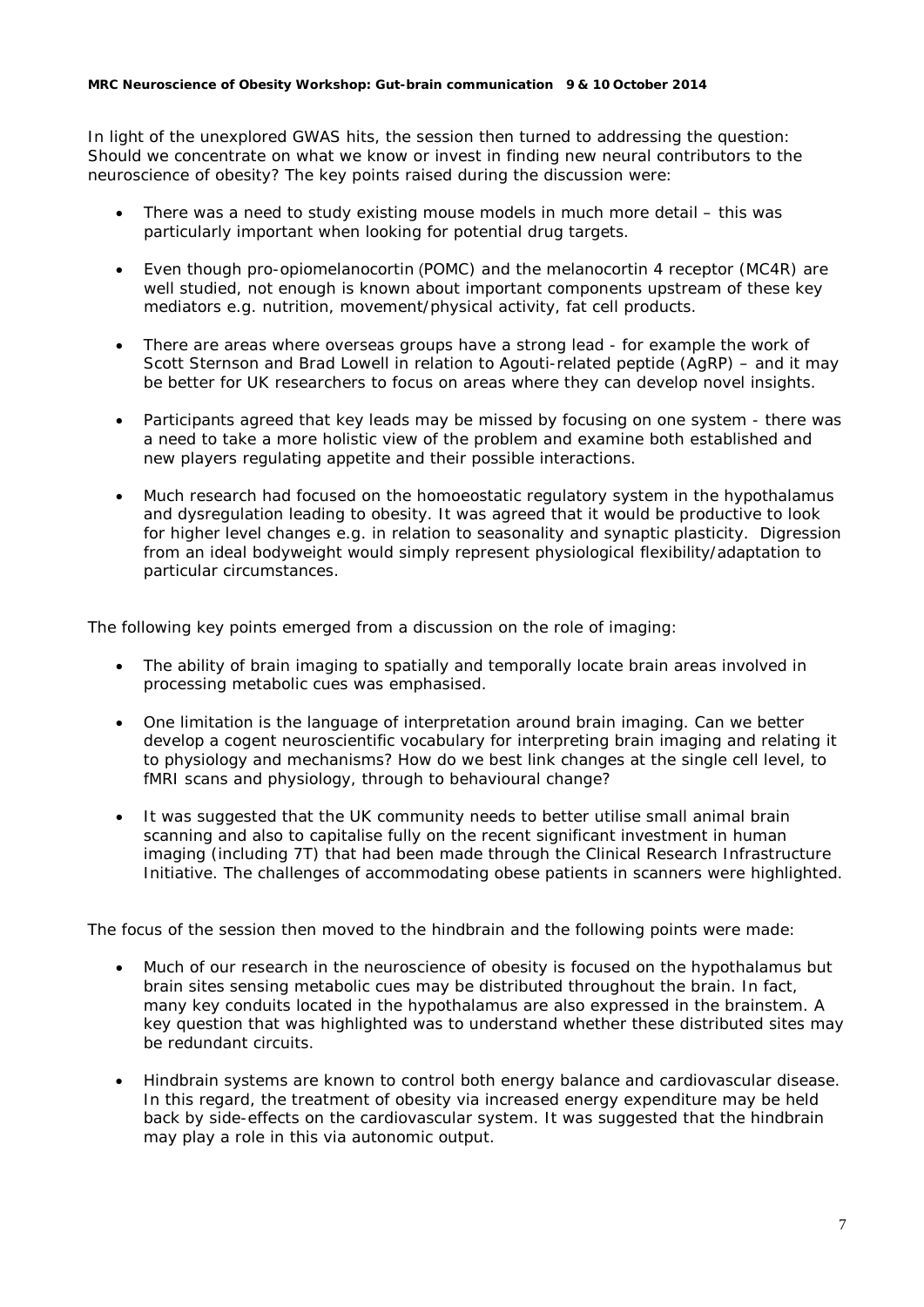Finally, participants discussed the importance of the 'connectome':

- It was important to recognise that the system under study is a neurocircuit and it is likely that neural sites interact - one site cannot be studied in isolation.
- The Allen Mouse and Human Brain Atlases were invaluable resources for neuroscientists. The Allen Mouse Brain Connectivity map provided brain-wide, cellular level mesoscale connectome information. The Human Connectome Project will map connections between brain regions whilst the human Brain Initiative will look at connectivity between small clusters of neurons.
- There is a need for an integrated framework for metabolic function and food intake, linking brain connectivity with functionality – a 'functional connectome' which shows the generation and processing of key signals, how they are routed, combined and coordinated, leading to behavioural and physiological outcomes. In addition, it is important to understand the flexibility/adaptability of the system in relation to external influences (e.g. quantity and type of food available). For this reason experts in metabolic function and obesity should work with neuroscientists to produce a common neural map which researchers could update as they publish.

## **Session 3: Hedonic, behaviour, addiction and higher cognitive function, including brain imaging**

# **Session Leads: Paul Fletcher & Sadaf Farooqi**

The session discussion acknowledged the complexity of eating behaviour and challenges inherent in studying and understanding it. Eating behaviour is driven and modified by multiple factors: hunger, metabolic requirement (basal and energy expenditure), early life programming, the environment (physical and social) and beliefs (cultural and individual). Given these multiple interacting factors it is difficult to determine what drives food related decisions and food consumption on a day-to-day basis. BMI serves as a cumulative record of these decisions but in itself only tells us that there has been excess energy intake surplus to requirements, not how or why. The issue is rendered more complex by the fact that most of our food related decisions are habitual and driven by environmental factors, rather than deliberated or goal directed. For example, the clock that tells you it is 1:00pm is an extremely important environmental signal that motivates eating lunch.

This can be understood in our conceptualisation of the brain as a predictive organ, one that aims to constantly model our environment (both internal and external), predicts changes in the environment and efficiently implements appropriate responses to it. In this conceptualisation, the brain strives to make predictions and optimise behaviours such that they can be implemented as efficiently as possible (habitually), minimising the need for energetically expensive deliberation. A striking illustration of this predictive model is shown by the anticipatory rise in ghrelin levels when people believe they are about to have an indulgent creamy milkshake compared to a healthy one, even though both drinks are identical apart from their labels. However there are two important consequences of this striving for efficiency. The first is that actions/behaviours become dissociated from the value of their outcome. Habitual behaviours remain unaffected by changes in the value of the outcomes they result in and continue to be activated by environmental cues, even though their outcomes are no longer valued or now potentially harmful (e.g. continued consumption despite obesity). The second consequence is that the outcome, or the reward, also becomes dissociated from its value, as it results from a habitual behaviour that does not factor in its value, or how it may have changed since the last time it was encountered. Computational neuroscience approaches can help us study and understand eating behaviour and help us examine critical questions such as: Is the brain aware of existing adiposity stores when it makes food related decisions?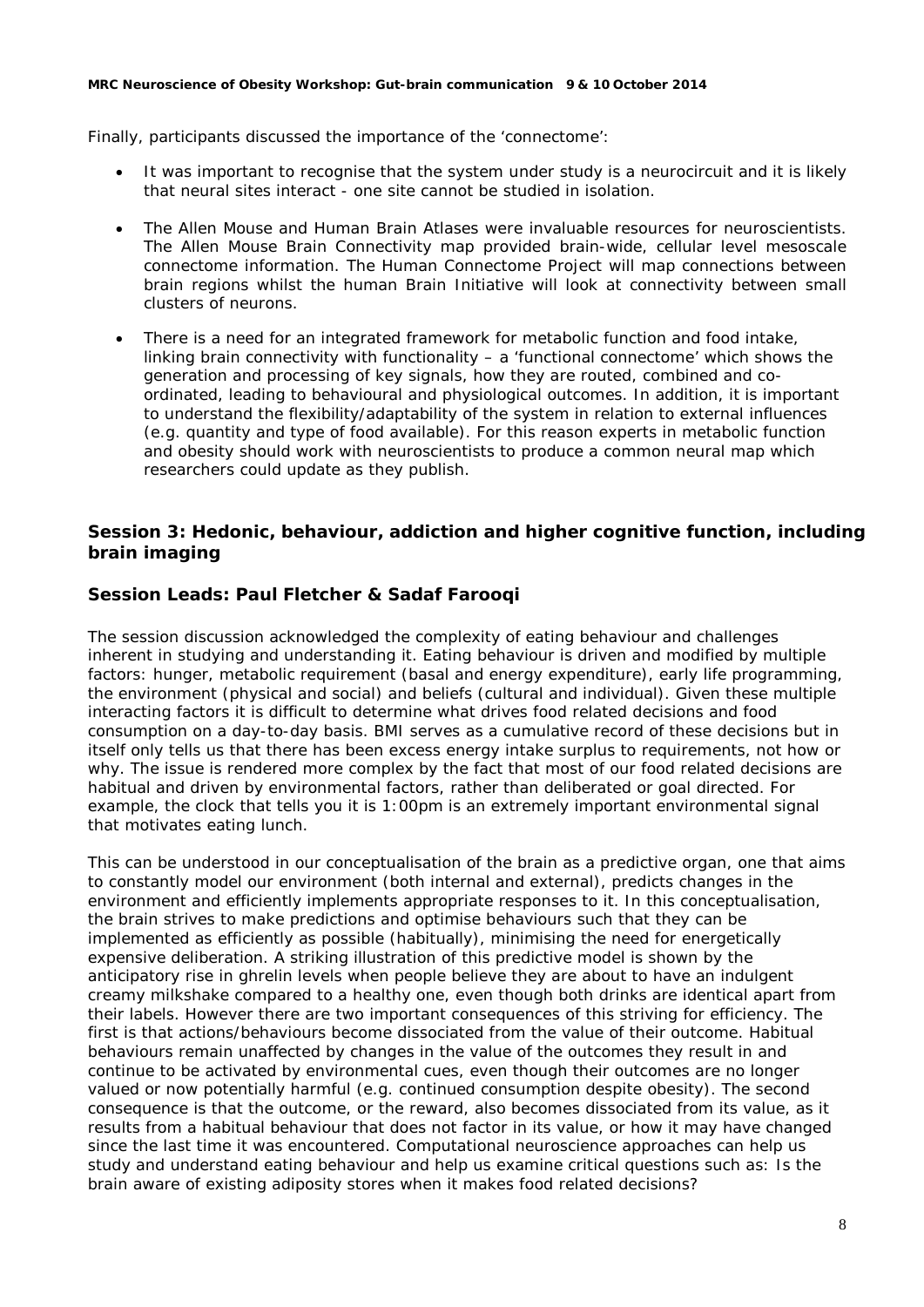In addition to the above, participants discussed the following specific areas:

- *The need for more precise measurement tools for characterising obesity relevant phenotypes:*
	- *Quantification of eating behaviour phenotypes:*

This is a major challenge, as accurately measuring food intake remains a significant hurdle in this area. Most present tools rely on self-report or some form of active subject participation in the measurement. Recent advances have included using body mounted cameras to capture images of foods eaten, chewing rate and purchasing behaviour, and developing the sophistication to extract precise data on the eating behaviour from these outputs alone, e.g. determining portion size and calorie content from a photo of a meal. Critical to these tools is the ability to accurately measure behaviour without the process of measurement significantly modifying the behaviour itself. It was agreed that this is an important area of future research.

- *Quantification of energy expenditure and physical activity:*  In this area there has been significant progress in the development of sensewear technology that can accurately and unobtrusively measure activity. It is important to integrate this with the eating behaviour phenotype given the coupling of energy intake and expenditure and the role that energy expenditure plays in both determining intake as well as its effects on appetite control.
- *The effect of our present day environment on eating behaviour and body weight:* There have been significant changes in our food environment (particularly over the last few decades) compared to the environment we evolved in, and these have had an effect on food intake and body weight. Changing the food environment is an important part of any anti-obesity strategy. However, this altered environment also poses some important questions such as: How do individuals maintain a healthy body weight in this environment? What factors drive thinness?
- *The challenges of selectively targeting food reward to treat overeating and obesity:* Food reward has been an important therapeutic target in recent years, with cannabinoid and opioid agents that have aimed at reducing food reward and therefore intake and weight. However, a challenge with these drugs has been that their effects have not been limited to food rewards and achieving this degree of specificity remains an important gap.
- *The potential value of examining other conditions in which eating behaviour and weight are affected:* Studying these conditions can help improve our understanding of the drivers of intake.

These include: anorexia nervosa, cancer cachexia, post-operative cachexia, inflammation, drug induced obesity (antipsychotics, antiepileptics), frontotemporal dementia, Huntington's disease and hypoxia related changes in appetite.

• *The food addiction model:* 

This has gained a lot of currency particularly in the USA, where it has strong proponents, and on the Internet. While there is compelling animal evidence to suggest that addiction type behaviours can be induced in animal models, there is no evidence thus far to suggest that any foods act like drugs. More recently the idea of an eating addiction, rather than a food addiction has been raised, suggesting that it is the behaviour that is the issue and that a potential substance is not involved. It is very unlikely that addictive processes underlie most of obesity but they may be relevant to specific phenotypes and this requires further research.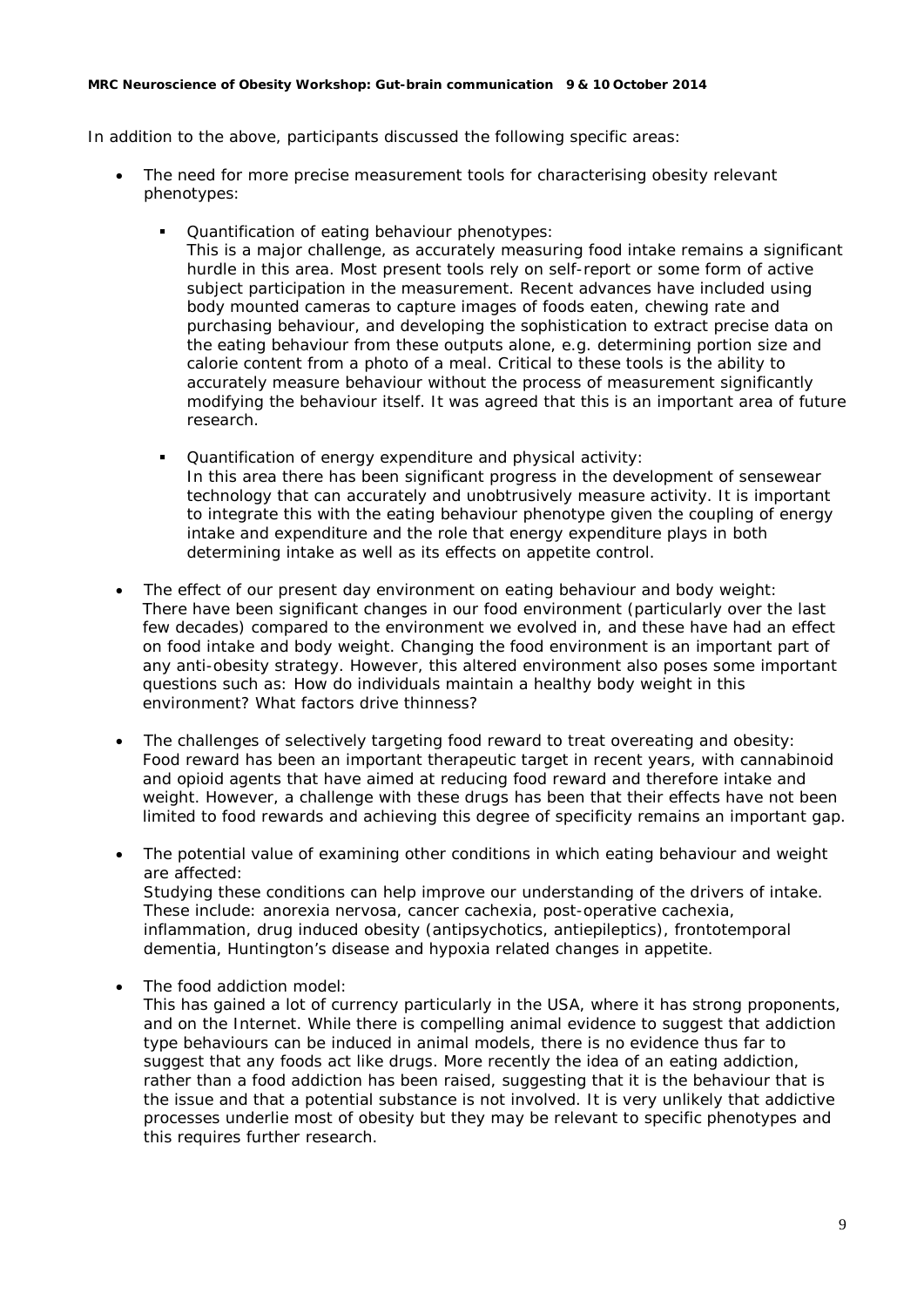# **Session 4: Novel therapies and drug targets**

### **Session Leads: Stephen Bloom & Lora Heisler**

There is a critical need for better treatment of obesity: current pharmacological anti-obesity treatment is only moderately effective (leading to 5% of weight reduction at the most) at the expense of many off-target side-effects. In addition, although bariatric surgery is effective in many, it has some significant down-sides: some patients do not respond with weight loss, it bears the usual complications associated with major surgery, and finally not many are keen to have a major operation.

Professors Bloom and Heisler presented a short introduction to the session covering past and present drugs that have been used to treat obesity and the potential targets for effective drug treatment of obesity (e.g. central and peripheral regulation of food intake, energy expenditure, physical activity, fat absorption and metabolism). Two important advances in the field had occurred: the drug companies are now much more open to peptide drugs largely delivered by injections, and insurance companies are now reimbursing treatment with anti-obesity drugs.

The UK has the potential to be a global leader in the development of drugs by virtue of the clinical infrastructure provided by the NHS (including data linkage) and available funding schemes to support drug discovery research.

Participants discussed the potential quick wins in drug development, the short and medium term developments (which drugs are in the pipeline?) and the future for anti-obesity therapy. The following key points were made:

- Low dose combinations of existing drugs (e.g.  $5-HT_{2C}$  receptor agonist with gut peptides) offer a quick win as they are available and could enter trials of efficacy in a relatively short period of time. Also, combination of various gut peptides have been proven to induce weight loss in rodents and an MRC-funded phase I trial in humans is imminent.
- Targeting of drugs to specific relevant tissues through manipulation such as ligation offered an additional approach of improving efficacy and limiting off-target effects.
- Another potential avenue to increase the efficacy of existing drugs is to study their mechanisms of action at the behavioural level e.g. lorcaserin: Does it increase satiety response or decrease reward of food or both? This knowledge can then be used for behavioural therapy to potentially enhance the effects.
- The following were discussed in relation to medium and longer-term goals:

*Understanding the effects of bariatric surgery* – specifically to pharmacologically mimic the beneficial effects of surgery through understanding the postoperative gut hormone dynamics and the effects on appetite.

*Nutraceuticals* - manipulating food to increase the hormonal gut satiety response. Proof of concept studies would need to take place first to establish whether it was possible to deliver sufficient functional nutrients to the right place in the gut and whether the gut hormone response would be powerful enough to control food intake in a sustained way.

• Areas that were explored as potential targets for obesity treatment were drug interventions aimed at increasing energy expenditure, browning of fat, inducing physical activity, or inducing malabsorption; none of which seemed attractive as primary targets of anti-obesity treatment as they have the potential to result in compensatory effects on food intake.